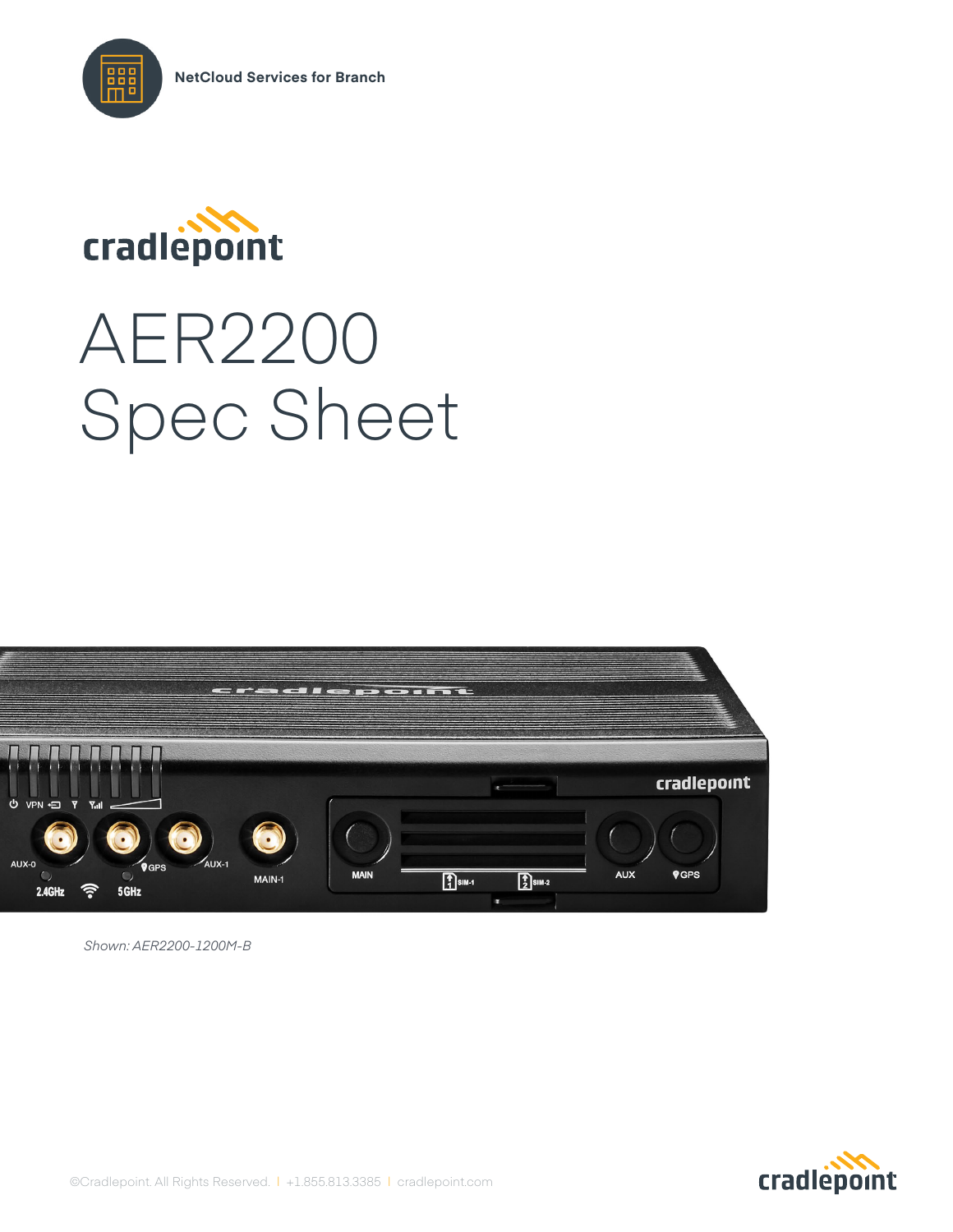Cradlepoint AER2200 branch routers are sold as part of all-inclusive, branch networking packages.

#### **NetCloud Branch Essentials Packages include:**

- **—** LTE routers, purpose built for branch applications
- **—** A NetCloud Service Plan tailored for branch networking and set for a specific term
- **—** 24x7 support and limited lifetime warranty

# **What to Buy**

| <b>Description</b>                                         | <b>Part Numbers</b> |  |
|------------------------------------------------------------|---------------------|--|
| North America (U.S. & Canada)                              |                     |  |
| NetCloud Branch Essentials Package with AER2200-1200M-B    | BAx-2200120B-NNN    |  |
| NetCloud Branch Essentials Package with AER2200-1200M      | BAx-22001200-NNN    |  |
| NetCloud Branch Essentials Package with AER2200-600M       | BAx-2200600M-NNN    |  |
| Europe                                                     |                     |  |
| European Union                                             |                     |  |
| NetCloud Branch Essentials Package with AER2200-1200M-B-EU | BAx-2200120B-EWU    |  |
| NetCloud Branch Essentials Package with AER2200-600M-EU    | BAx-2200600M-EWU    |  |
| <b>United Kingdom</b>                                      |                     |  |
| NetCloud Branch Essentials Package with AER2200-1200M-B-UK | BAx-2200120B-EWE    |  |
| NetCloud Branch Essentials Package with AER2200-600M-UK    | BAx-2200600M-EWE    |  |
| Asia-Pacific                                               |                     |  |
| Australia, New Zealand, Singapore, & Malaysia              |                     |  |
| NetCloud Branch Essentials Package with AER2200-1200M-B-AP | BAx-2200120B-PWP    |  |
| NetCloud Branch Essentials Package with AER2200-600M-AP    | BAx-2200600M-PWP    |  |
| <b>All Regions</b>                                         |                     |  |
| NetCloud Branch Advanced Plan                              | <b>BAx-NCADV</b>    |  |

 $x = 1$ , 3, or 5 years

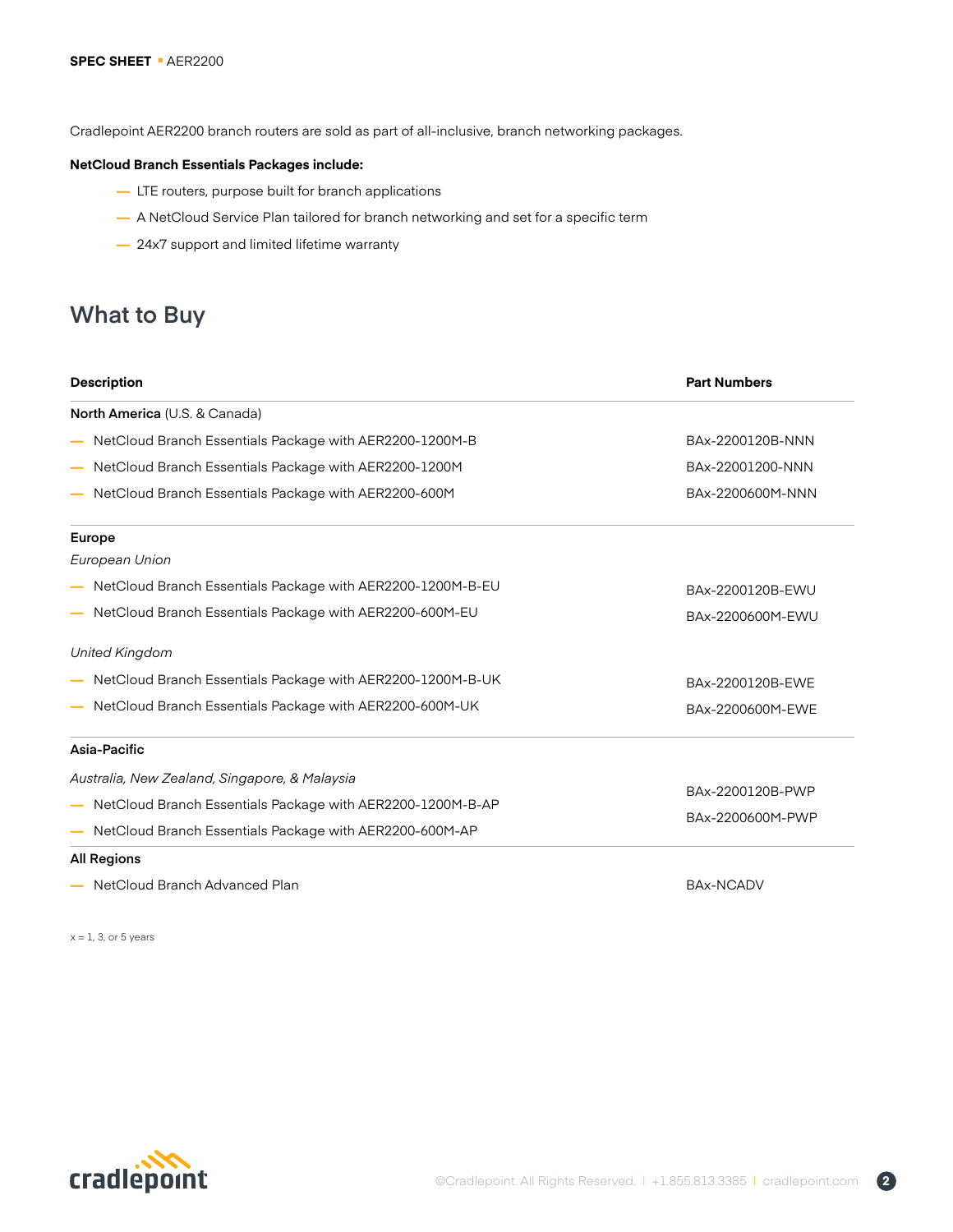**NetCloud Branch Essentials** packages and plans contain all the features and capabilities required for small to mid-sized branch applications. Essentials Packages include 24x7 support (phone support: 24 hour weekdays with emergency response on weekends, web: 24x7, chat: 24x5) and a limited lifetime warranty.

For additional capabilities, a **NetCloud Branch Advanced Plan** can be added to the NetCloud Branch Essentials Package at any time.

See additional details of what is included in the Essential and Advanced NetCloud software: [cradlepoint.com/netc](https://cradlepoint.com/netcloud-manager)loud-manager

For more details on the AER2200 branch routers, included with the NetCloud Branch Packages, see below.

## **What's in the Box**

- **—** AER2200 with embedded, LTE Advanced or LTE Advanced Pro modem
- **—** Universal 3G/4G/LTE antennas with dedicated active GPS antenna port
- **—** Four (4) external dual-band high-gain WiFi antennas (RP-SMA)
- **—** AC/DC power adapter
- **—** Ethernet cable
- **—** Four (4) rubber feet for desk mounting
- **—** Safety, Regulatory, and Warranty guide

## **Models**

AER2200-1200M-B: LTE Advanced Pro 1.2 Gbps LTE/HSPA+ with SIM-based, auto-carrier selection for all North American, European, and Asia Pacific carriers

- **—** FirstNet® Ready (includes support for Band 14)
- **—** Supports Private LTE (includes support for CBRS Band 48)
- **—** Supports T-Mobile (includes support for Band 71)

AER2200-1200M: LTE Advanced Pro 1.2 Gbps LTE/HSPA+ (with SIM-based, auto-carrier selection for FirstNet, AT&T, and Verizon)

**—** FirstNet Ready (includes support for Band 14)

AER2200-600M: LTE Advanced 600 Mbps LTE/HSPA+ (SIM-based, auto-carrier selection for all North American, European, and Asia Pacific carriers; includes support for 700 MHz Band 28 in Asia Pacific)

**—** FirstNet capable (does not support Band 14)

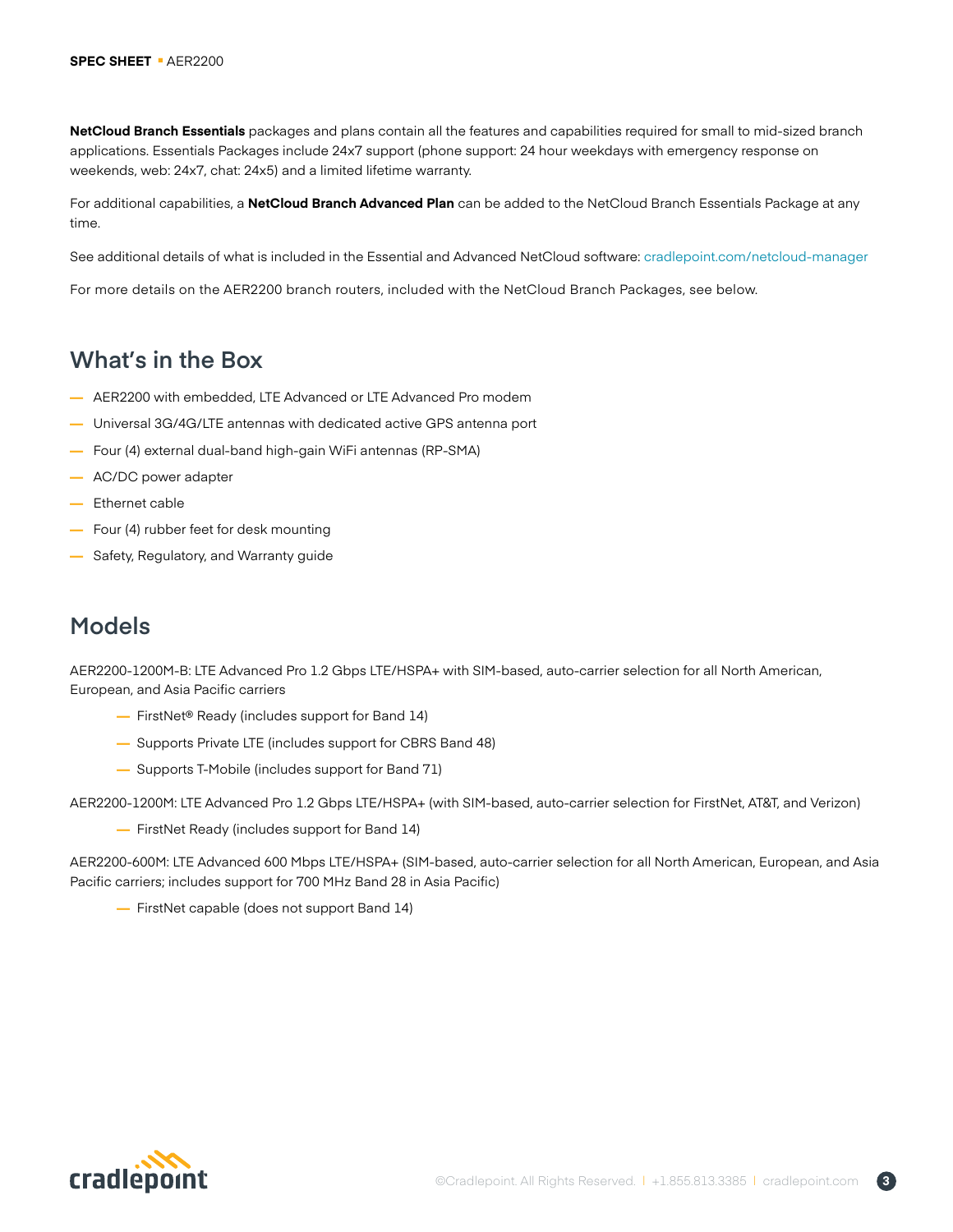# **Key Features**

## **WAN**

- **—** One embedded modem
- **—** One MC400 slot for 2nd modular modem
- **—** Dual SIM slot in each modem
- **—** Active GPS
- **—** 10 10/100/1000 Ethernet ports (WAN/LAN switchable)
- **—** WiFi-as-WAN
- **—** Smart WAN selection
- **—** Multi-PDN
- **—** Failover/Failback
- **—** Load balancing
- **—** Advance modem failure check
- **—** WAN port speed control
- **—** WAN/LAN affinity
- **—** IP passthrough
- **—** Standby
- **—** DynDNS
- **—** Auto QoS
- **—** QoS (DSCP and Priority Queuing)

## LAN

- **—** 10 10/100/1000 Ethernet ports (WAN/LAN switchable); Supports four ports of PoE (1–4) for class I, II, III, or IV devices (default 30 W power budget, up to 120 W with accessory power supply)
- **—** LLDP support
- **—** VLAN 802.1Q
- **—** DHCP Server, Client, Relay
- **—** DNS and DNS proxy
- **—** Split DNS
- **—** STP
- **—** Multicast/Multicast proxy

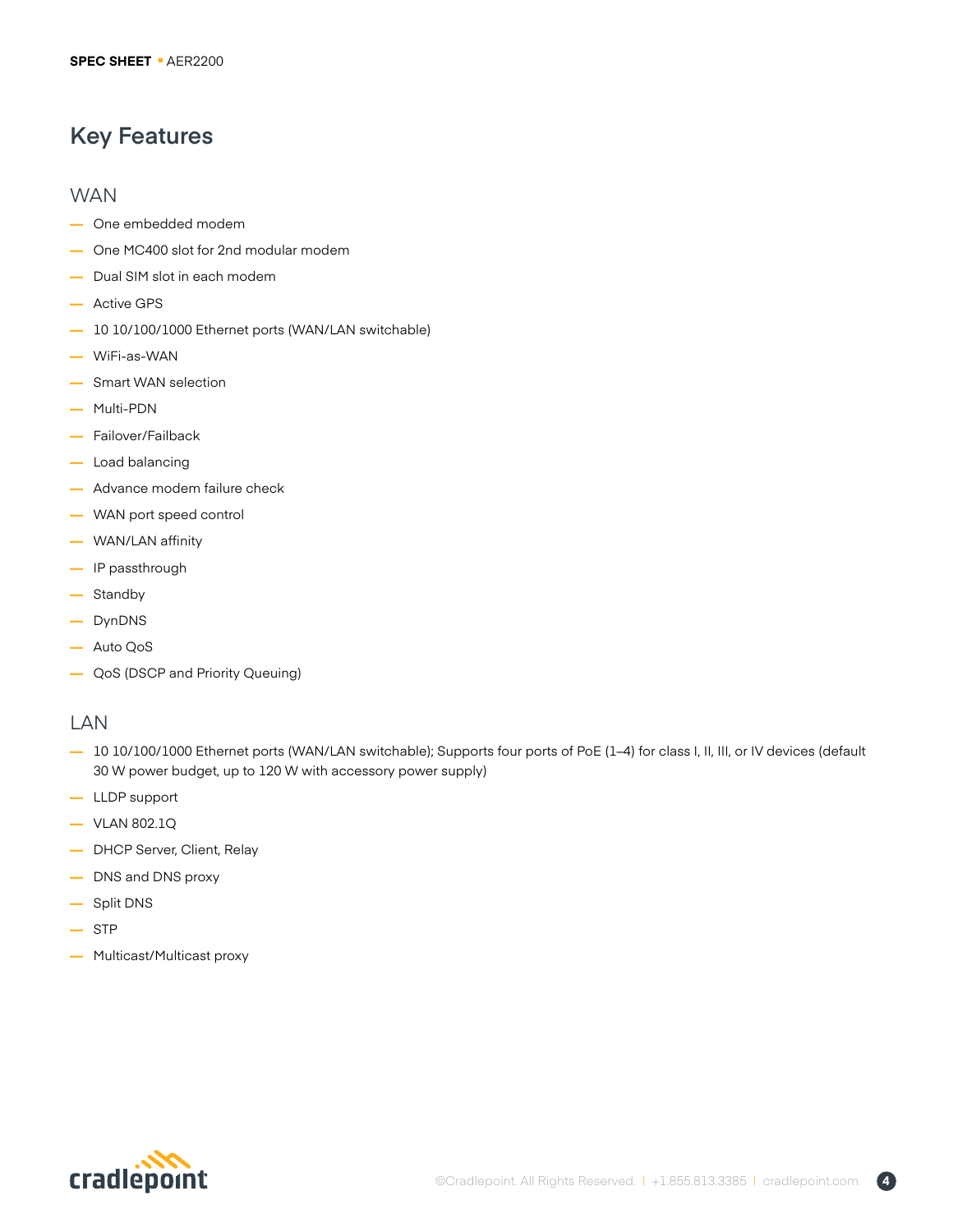### WiFi

- **—** Dual-Band Dual-Concurrent (2×2 2.4 GHz MU-MIMO and 4×4 5 GHz MU-MIMO)
- **—** 802.11 (a/b/g/n/ac) wave 2
- **—** Up to 248 connected devices (124 per channel 2.4 GHz and 5 GHz)
- **—** WPA/WPA2 personal, WPA2 Enterprise (WiFi), WEP Auto
- **—** Hotspot/Captive portal
- **—** SSID-based priority
- **—** 802.11k radio resource management client load balancing
- **—** 802.11r fast roaming
- **—** 802.11v wireless network management

## Management

- **—** Cradlepoint NetCloud Manager (NCM)
- **—** Real-time diagnostics/troubleshooting
- **—** Remote connect / OOBM
- **—** Secure remote cloud configuration
- **—** GeoView location services
- **—** Web UI, API, CLI
- **—** NetCloud Perimeter gateway support
- **—** Client and traffic visibility and control
- **—** SDK support
- **—** GPS location
- **—** Data usage alerts
- **—** Advanced troubleshooting (support)
- **—** Device alerts
- **—** SNMP
- **—** SMS control
- **—** Console port for OOBM

## VPN & Routing

- **—** IPsec tunnel up to 20 concurrent sessions
- **—** IKEv2 support (includes MOBIKE)
- **—** OpenVPN (SSL VPN)
- **—** L2TP1
- **—** GRE tunnel
- **—** OSPF/BGP/RIP
- **—** Route filters (access control lists, prefix filters, route maps, communities for BGP)

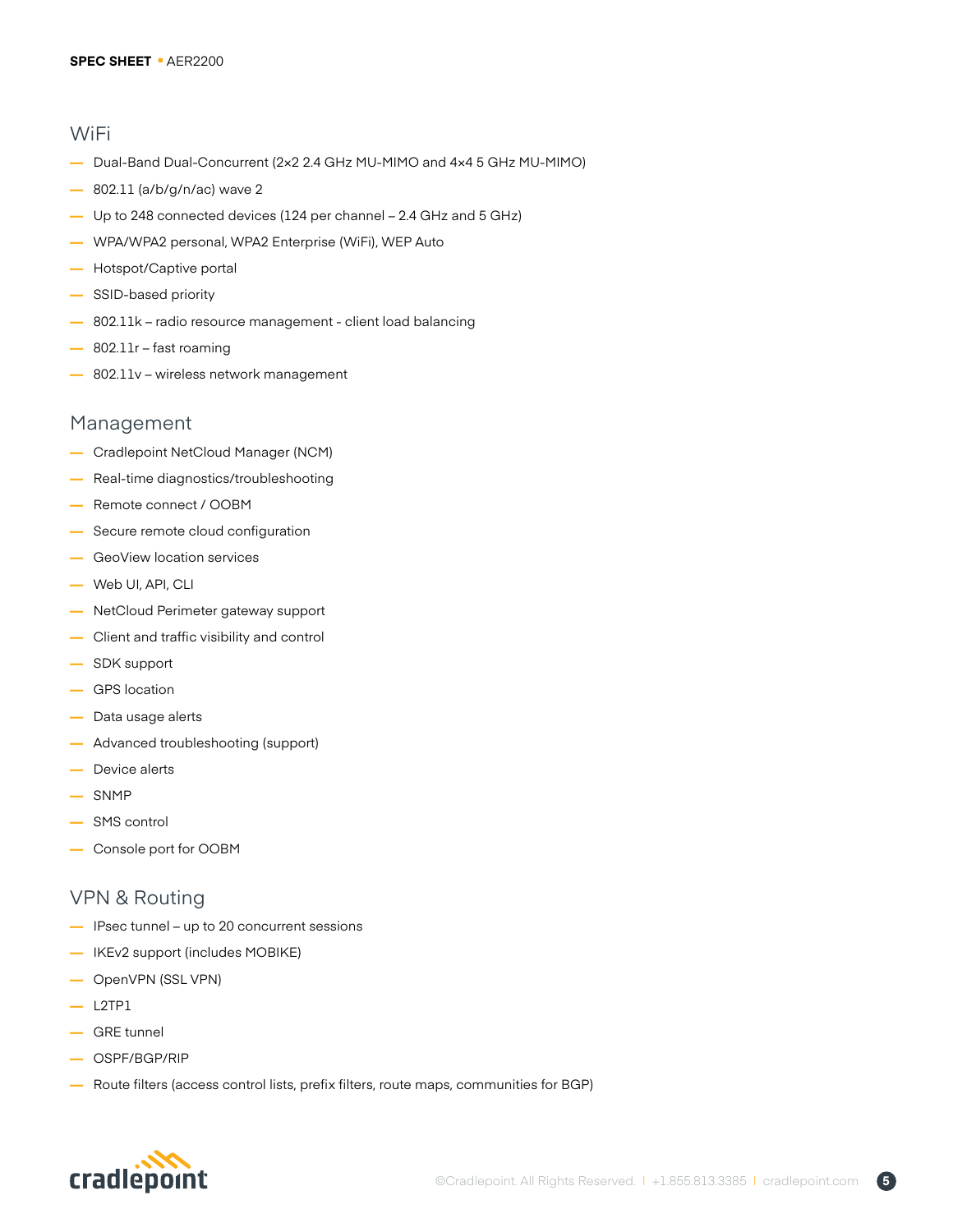- **—** Policy-based routing
- **—** Per-interface routing
- **—** Static routing
- **—** NAT
- **—** NAT-less routing
- **—** WAN affinity
- **—** Virtual server/port forwarding
- **—** VTI tunnel support
- **—** NEMO/DMNR
- **—** IPv6
- **—** VRRP
- **—** STP
- **—** NHRP

## **Security**

- **—** RADIUS and TACACS+ support\*
- **—** 802.1x authentication for wireless and wired networks
- **—** Zscaler Internet Security1
- **—** Certificate support
- **—** Application-level gateways
- **—** MAC address filtering
- **—** CP Secure Threat Management²
- **—** Advanced security mode (local user management only)
- **—** IP filtering
- **—** Content filtering
- **—** FIPS 140-2 Inside version available

## IoT Connector

**—** NetCloud Edge Connector for Microsoft® Azure IoT Central

- <sup>1</sup> Requires a [Zscaler](https://cradlepoint.com/product/zscaler-internet-security) Internet Security subscription
- ² Requires an active Branch Advanced Plan



<sup>\*</sup> Native support for authentication. Authorization and accounting support through hotspot/captive portal services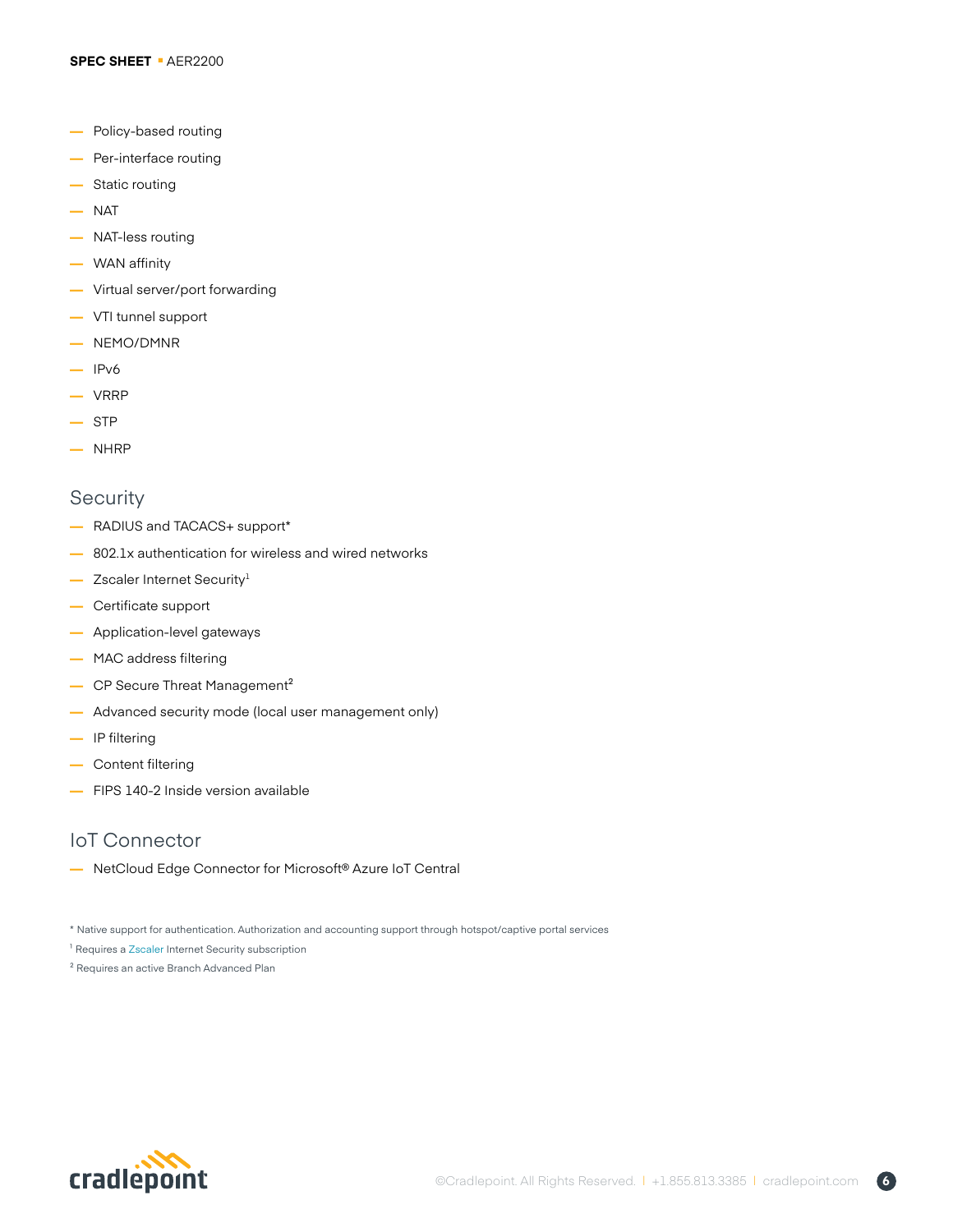# **Specifications**

The following features are delivered through the hardware.

#### **WAN:**

- **—** One of the following:
	- **—** Embedded 1200M-B LTE Advanced Pro modem (with DC-HSPA+ failover)
	- **—** Embedded 1200M LTE Advanced Pro modem (with DC-HSPA+ failover)
	- **—** Embedded 600M LTE Advanced modem (with DC-HSPA+ failover)
- **—** MC400 slot for optional 2nd modular modem
- **—** 10 10/100/1000 ethernet ports (cable/DSL/T1/satellite/Metro Ethernet; WAN/LAN switchable)
- **—** WiFi (as WAN; Metro WiFi) 2×2 MIMO 2.4 GHz and 4×4 MIMO 5 GHz (802.11 a/b/g/n/ac)

#### **LAN:**

- **—** Dual-band, dual-concurrent WiFi (802.11 a/b/g/n/ac wave 2)
- **—** 10 10/100/1000 ethernet ports (WAN/LAN switchable)
- **—** Serial console

#### **Temperature:**

- **—** 0 °C to 50 °C (32 °F to 122 °F) operating
- **—** -20 °C to 70 °C (-4 °F to 158 °F) storage

#### **Humidity (non-condensing):**

- **—** 5% to 95% operating
- **—** 5% to 95% storage

**Memory:** 512 MB DRAM; 8 GB eMMC

#### **Size:**

- **—** 7.3 × 8.3 × 1.7 in (185 × 210 × 44 mm)
- **—** 1U height for rack mount

**Weight:** 3 lb 5 oz (1.5 kg)

#### **Certifications:**

- **—** WiFi Alliance 802.11a/b/g/n/ac wave 2 certified
	- **—** Safety: UL/CUL, CB Scheme, EN60950-1
	- **—** Materials: WEEE, RoHS, RoHS-2, California Prop 65
	- **—** Telecom: PTCRB/CTIA, GCF-CC
	- **—** FIPS 140-2 Inside versions available

#### **WIFI Power (FCC):**

- **—** 2402–2483.5 MHz (2.4 GHz band): 28.3 dBm conducted
- **—** 5150–5250 MHz (5 GHz band 1): 29.1 dBm conducted
- **—** 5725–5850 MHz (5 GHz band 3): 30.0 dBm conducted

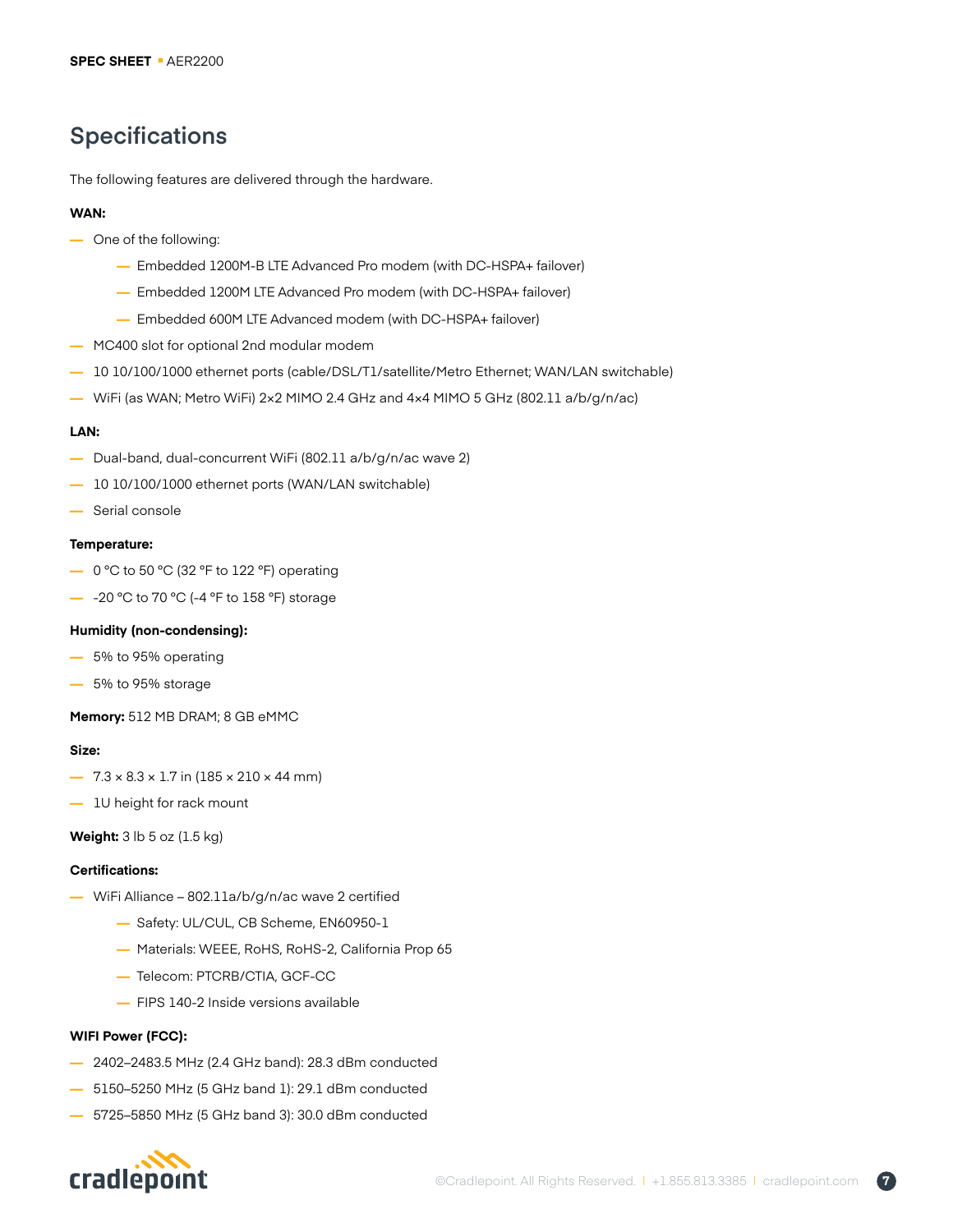#### **WIFI Power (Europe/Rest of World):**

- **—** 2.4 GHz band: 19.88 dBm EIRP
- **—** 5150-5250 MHz: 22.96 dBm EIRP

**GPS:** Modem-based GPS

# **Performance**

- **—** Max Throughout (Default Configuration\*): 950 Mbps
- **—** Max Concurrent TCP Sessions: 32,000
- **—** Recommended Max Client Count: 100\*\*

Performance testing was conducted based off requirements as defined in RFC2544 using a mix of 64, 256, and 1500-byte packet sizes. Throughput is shown as bi-directional TCP traffic with less than a 1% packet loss using four wired clients.

Specifications and information in this datasheet are subject to change without notice.

\* Default configuration shipped with hardware including NAT and basic stateful/zone firewall configuration.

\*\* Cradlepoint defines client as any network connected device utilizing resources, such as bandwidth, on the local network.

# **Enterprise-Class Modem Specifications**

#### **AER2200-1200M-B for Worldwide**

AER2200-1200M-B models include an embedded LTE Advanced Pro 1.2 Gbps 4G LTE modem. The 1200M-B modem supports SIM-based, auto-carrier selection. Simply insert the SIM and wait for the router to automatically detect the SIM and establish a connection.

- **—** Technology: Category 18 LTE Advanced Pro, DC-HSPA+ with SIM-based, auto-carrier selection
- **—** Modem Downlink Rates: LTE 1.2 Gbps, DC-HSPA+ 42.2 Mbps\*
- **—** Modem Uplink Rates: LTE 150 Mbps, DC-HSPA+ 5.76 Mbps\*
- **—** MIMO: 2x2 MIMO or 4x4 MIMO
- **—** 256 QAM support
- **—** Frequency Bands:
	- **—** LTE Bands
		- **—** LTE FDD: 2(25), 4(66), 5(26/18/19), 7, 8, 12(17), 13, 14, 20, 28, 29, 30, 32, 71
		- **—** LTE TDD: 38, 39, 40, 41, 42, 43, 46, 48
- **—** Carrier Aggregation: Up to 5CA
	- **—** AT&T:
		- **—** LTE Bands
			- **—** LTE FDD: 2, 4, 5, 12, 13, 14, 17, 25, 26, 29 (DL), 30, 66, 71 (FDD)
			- **—** LTE TDD: 41, 46, (DL), 48

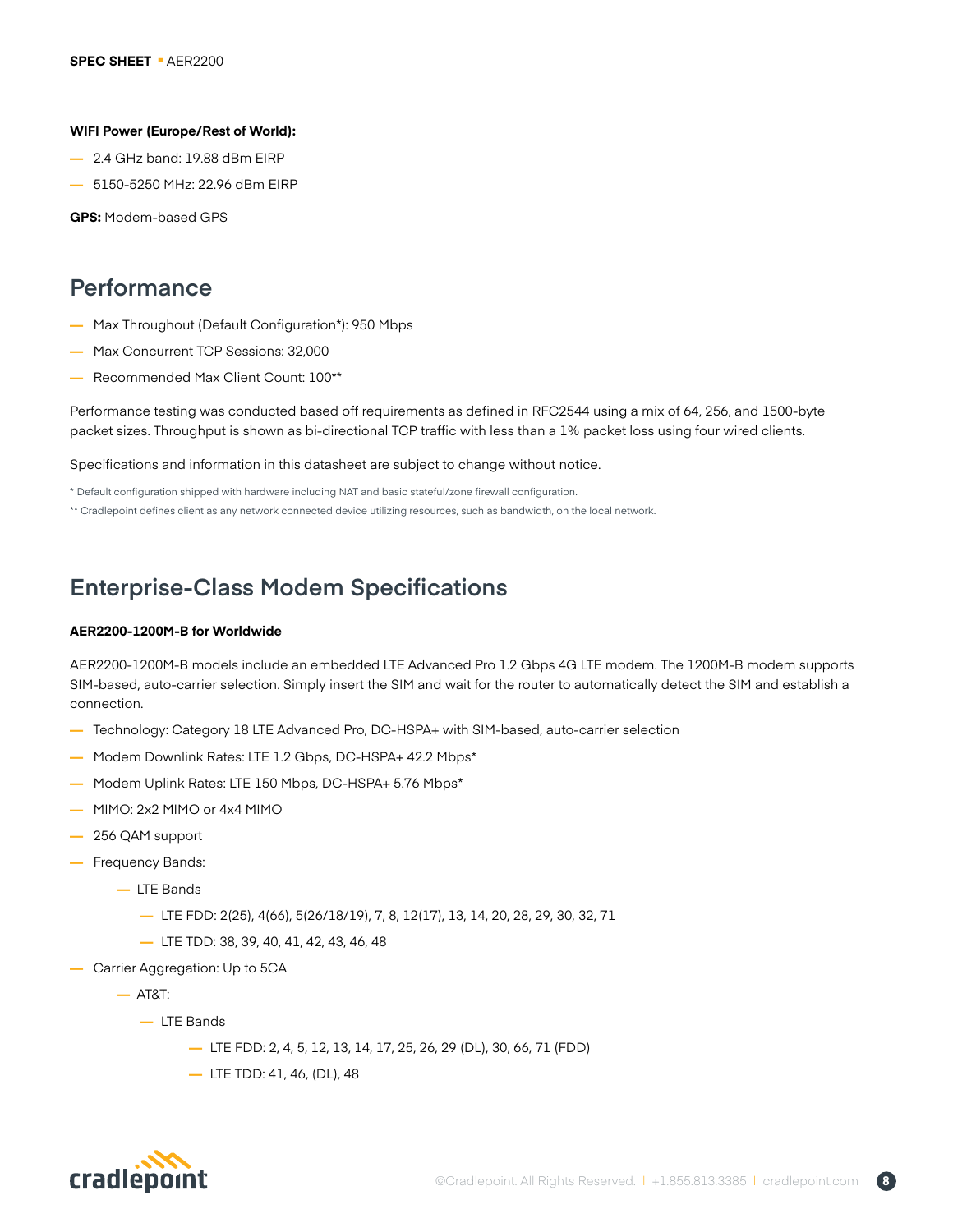- **—** 3G DC-HSPA+: 1, 2, 4, 5, 8
- **—** 2CA DL carrier aggregation combinations:

CA\_2A-4A, CA\_2A-5A, CA\_2A-12A, CA\_2A-14A, CA\_2A-29A, CA\_2A-66A, CA\_2A-71A, CA\_4A-5A, CA\_4A-12A, CA\_4A-29A, CA\_4A-71A, CA\_5A-66A, CA\_12A-66A, CA\_14A-66A, CA\_25A-26A, CA\_29A-66A, CA\_66A-71A, CA\_2A-2A, CA\_4A-4A, CA\_25A-25A, CA\_66A-66A, CA\_2C, CA\_5B, CA\_12B, CA\_66B, CA\_66C

**—** 3CA DL carrier aggregation combinations:

CA\_2A-2A-5A, CA\_2A-2A-12A, CA\_2A-2A-66A, CA\_2A-2A-71A, CA\_2A-4A-4A, CA\_2A-4A-5A, CA\_2A-4A-12A, CA\_2A-4A-29A, CA\_2A-4A-71A, CA\_2A-5A-66A, CA\_2A-12A-66A, CA\_2A-12B, CA\_2A-14A-66A, CA\_2A-66A-66A, CA\_2A-66A-71A, CA\_2A-66C, CA\_2A-66C, CA\_4A-4A-5A, CA\_4A-4A-12A, CA\_4A-4A-71A, CA\_4A-12B, CA\_5A-66A-66A, CA\_5A-66C, CA\_12A-66A-66A, CA\_12A-66C, CA\_14A-66A-66A, CA\_25A-25A-26A, CA\_29A-66A-66A, CA\_66A-66A-71A

**—** 4CA DL carrier aggregation combinations:

CA\_2A-2A-5A-66A, CA\_2A-2A-12A-66A, CA\_2A-2A-66A-66A, CA\_2A-2A-66A-71A, CA\_2A-2A-66C, CA\_2A-4A-4A-12A, CA\_2A-5A-66A-66A, CA\_2A-5B-66A, CA\_2A-12A-66A-66A, CA\_2A-66A-66A-71A, CA\_2A-66C-71A, CA\_2C-66A-66A, CA\_5B-66A-66A,

- **—** 5CA DL carrier aggregation combinations: CA\_2A-5B-66A-66A,
- **—** 2CA UL carrier aggregation combinations: UL\_2A-5A, UL\_2A-12A, UL\_4A-12A, UL\_5A-66A, UL\_5B

#### **—** Verizon

- **—** LTE Bands
	- **—** LTE FDD: 2, 4, 5, 13, 66 (FDD)
- **—** 3G DC-HSPA+: 1, 2, 4, 5, 8 (roaming)
- **—** 2CA DL carrier aggregation combinations:

CA\_2A-2A, CA\_2A-4A, CA\_2A-5A, CA\_2A-13A, CA\_2A-66A, CA\_4A-4A, CA\_4A-5A, CA\_4A-13A, CA\_5A-66A, CA\_5B, CA\_13A-66A, CA\_66A-66A, CA\_66B, CA\_66C,

**—** 3CA DL carrier aggregation combinations:

CA\_2A-2A-5A, CA\_2A-2A-13A, CA\_2A-2A-66A, CA\_2A-4A-5A, CA\_2A-4A-13A, CA\_2A-5A-66A, CA\_2A-13A-66A, CA\_2A-66A-66A, CA\_2A-66B, CA\_2A-66C, CA\_4A-4A-5A, CA\_4A-4A-13A, CA\_5A-66A-66A, CA\_5A-66B, CA\_5A-66C, CA\_13A-66A-66A, CA\_13A-66B, CA\_13A-66C, CA\_66A-66C, CA\_66D

- **—** 2CA UL carrier aggregation combinations: CA\_2A-13A, CA\_4A-13A
- **—** North America Generic:
	- **—** LTE Bands
		- **—** LTE FDD: 2, 4, 5, 12, 13, 14, 17, 25, 26, 29 (DL), 30, 66, 71 (FDD)
		- **—** LTE TDD: 41, 46 (DL), 48
	- **—** 3G DC-HSPA+: 1, 2, 4, 5, 8
	- **—** 2CA DL carrier aggregation combinations:

CA\_[2A]-[4A], CA\_[2A]-5A, CA\_2A-7A, CA\_[2A]-12A, CA\_[2A]-14A, CA\_[2A]-29A, CA\_2A-30A, CA\_[2A]-46A, CA\_[2A]- 48A, CA\_[2A]-[66A], CA\_[2A]-71A, CA\_[4A]-5A, CA\_4A-7A, CA\_[4A]-12A, CA\_[4A]-29A, CA\_4A-30A, CA\_[4A]-46A, CA\_[4A]-71A, CA\_5A-30A, CA\_5A-[66A], CA\_7A-12A, CA\_12A-30A, CA\_12A-[66A], CA\_14A-30A, CA\_14A-[66A], CA\_ [25A]-26A, CA\_25A-41A, CA\_26A-[41A], CA\_29A-30A, CA\_29A-[66A], CA\_30A-66A, CA\_46A-[66A], CA\_48A-[66A], CA\_[66A]-71A, CA\_[2A]-[2A], CA\_[4A]-[4A], CA\_[25A]-[25A], CA\_[41A]-[41A], CA\_48A-48A, CA\_[66A]-[66A], CA\_[2C], CA\_5B, CA\_7C, CA\_12B, CA\_[41C], CA\_48C, CA\_[66B], CA\_[66C]

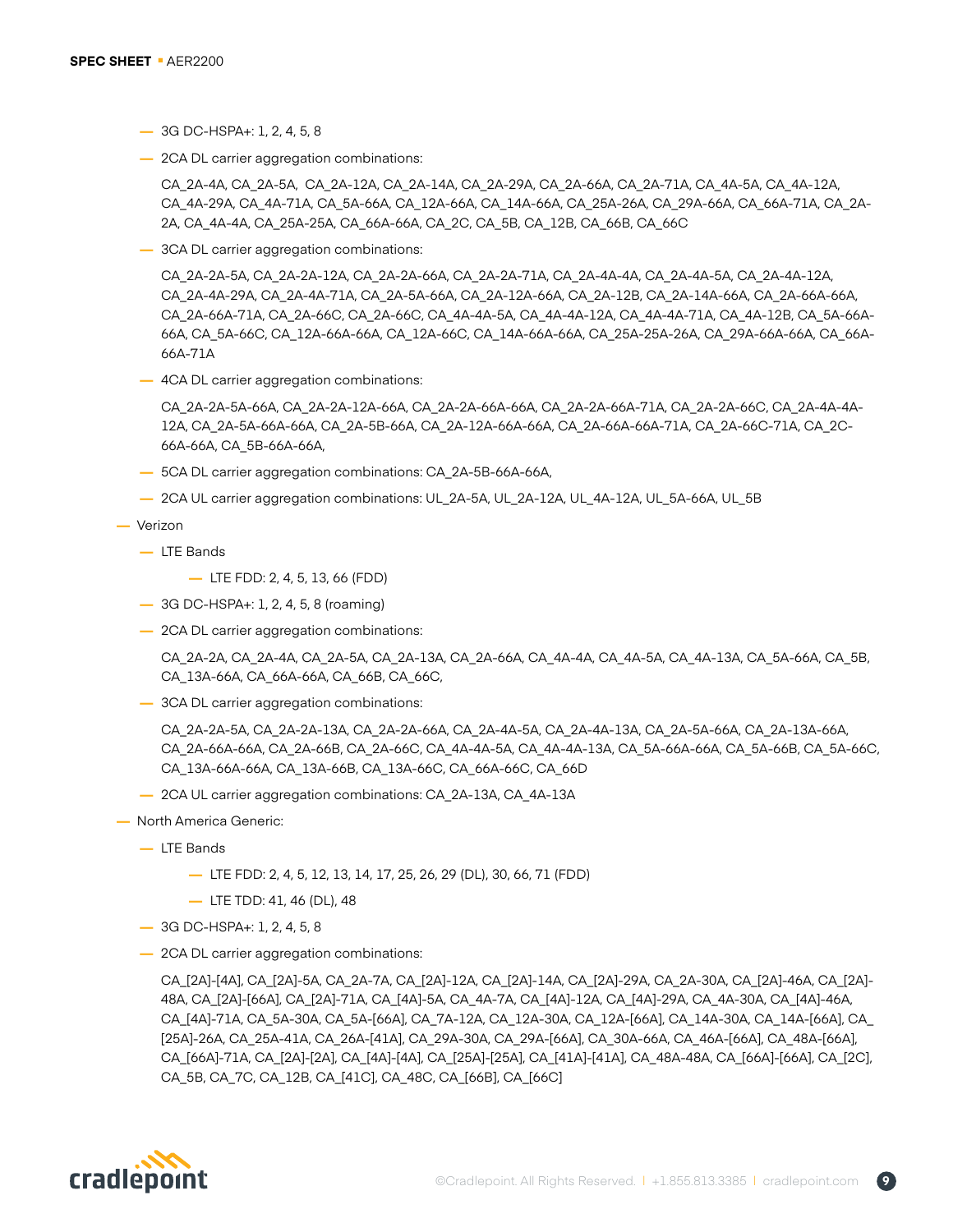**—** 3CA DL carrier aggregation combinations:

CA\_[2A]-2A-5A, CA\_2A-[2A]-5A, CA\_[2A]-2A-12A, CA\_2A-[2A]-12A, CA\_2A-2A-30A, CA\_[2A]-2A-66A, CA\_2A-[2A]- 66A, CA\_2A-2A-[66A], CA\_[2A]-2A-71A, CA\_2A-[2A]-71A, CA\_[2A]-4A-4A, CA\_2A-[4A]-4A, CA\_2A-4A-[4A], CA\_[2A]- 4A-5A, CA\_2A-[4A]-5A, CA\_[2A]-4A-12A, CA\_2A-[4A]-12A, CA\_[2A]-4A-29A, CA\_2A-[4A]-29A, CA\_2A-4A-30A, CA\_ [2A]-4A- 71A, CA\_2A-[4A]-71A, CA\_2A-5A-30A, CA\_[2A]-5A-66A, CA\_2A-5A-[66A], CA\_2A-7A-12A, CA\_2A-12A-30A, CA\_[2A]- 12A-66A, CA\_2A-12A-[66A], CA\_[2A]-12B, CA\_2A-14A-30A, CA\_[2A]-14A-66A, CA\_2A-14A-[66A], CA\_2A-29A-30A, CA\_2A-30A-66A, CA\_[2A]-46A-46A, CA\_[2A]-46A-66A, CA\_2A-46A-[66A], CA\_[2A]-46C, CA\_[2A]-48A-48A, CA\_[2A]- 48C, CA\_[2A]-48A-66A, CA\_2A-48A-[66A], CA\_[2A]-66A-66A, CA\_2A-[66A]-66A, CA\_2A-66A-[66A], CA\_[2A]-66A-71A, CA\_2A-[66A]-71A, CA\_[2A]-[66C], CA\_[2A]-66C, CA\_2A-[66C], CA\_[4A]-4A-5A, CA\_4A-[4A]-5A, CA\_4A-4A-7A, CA\_[4A]- 4A-12A, CA\_4A-[4A]-12A, CA\_4A-4A-30A, CA\_[4A]-4A-71A, CA\_4A-[4A]-71A, CA\_4A-5A-30A, CA\_4A-7A-12A, CA\_4A- 12A-30A, CA\_[4A]-12B, CA\_4A-29A-30A, CA\_[4A]-46A-46A, CA\_[4A]-46C, CA\_5A-30A-66A, CA\_5A-[66A]-66A, CA\_5A- 66A-[66A], CA\_5A-[66C], CA\_12A-30A-66A, CA\_12A-[66A]-66A, CA\_12A-66A-[66A], CA\_12A-[66C], CA\_14A-30A-66A, CA\_14A-[66A]-66A, CA\_14A-66A-[66A], CA\_[25A]-25A-26A, CA\_25A-[25A]-26A, CA\_25A-41C, CA\_26A-[41C], CA\_29A- 30A-66A, CA\_29A-[66A]-66A, CA\_29A-66A-[66A], CA\_30A-66A-66A, CA\_ [41A]-[41C], CA\_[41A]-41C, CA\_41A-[41C], CA\_[41D], CA\_46C-[66A], CA\_48A-48C, CA\_48D, CA\_48A-48A-[66A], CA\_48C-[66A], CA\_[66A]-66A-71A, CA\_66A- [66A]-71A

**—** 4CA DL carrier aggregation combinations:

CA\_2A-2A-5A-30A, CA\_2A-2A-5A-66A, CA\_2A-2A-12A-30A, CA\_2A-2A-12A-66A, CA\_2A-2A-29A-30A, CA\_2A-2A-66A- 66A, CA\_2A-2A-66A-71A, CA\_[2A]-2A-66C, CA\_2A-[2A]-66C, CA\_2A-2A-[66C], CA\_2A-4A-4A-12A, CA\_2A-4A-5A-30A, CA\_2A-4A-7A-12A, CA\_2A-4A-12A-30A, CA\_2A-5A-30A-66A, CA\_2A-5A-66A-66A, CA\_2A-5B-30A, CA\_[2A]- 5B-66A, CA\_2A-5B-[66A], CA\_2A-12A-30A-66A, CA\_2A-12A-66A-66A, CA\_2A-29A-30A-66A, CA\_2A-46A-46A-66A, CA\_[2A]- 46A-46C, CA\_[2A]-46C-66A, CA\_2A-46C-[66A], CA\_[2A]-46D, CA\_2A-66A-66A-71A, CA\_2A-66C-71A, CA\_ [2C]-66A- 66A, CA\_2C-[66A]-66A, CA\_2C-66A-[66A], CA\_4A-4A-12A-30A, CA\_[4A]-46A-46C, CA\_[4A]-46D, CA\_5A-30A-66A-66A, CA\_5B-30A-66A, CA\_5B-66A-66A, CA\_12A-30A-66A-66A, CA\_25A-41D, CA\_29A-30A-66A-66A, CA\_ [41A]-41D, CA\_ [41C]-41C, CA\_41C-[41C], CA\_41E, CA\_46A-46C-[66A], CA\_46D-[66A], CA\_48D-[66A], CA\_48E

**—** 5CA DL carrier aggregation combinations:

CA\_2A-2A-46D, CA\_2A-5B-30A-66A, CA\_2A-5B-66A-66A, CA\_2A-46A-46C-66A, CA\_2A-46D-66A, CA\_5B-30A-66A-66A, CA\_46D-66A-66A

**—** 2CA UL carrier aggregation combinations:

UL\_2A-5A, UL\_2A-12A, UL\_4A-12A, UL\_5A-66A, UL\_5B, UL\_41C

- **—** EU/APAC Generic:
	- **—** LTE Bands:
		- **—** LTE FDD: 1, 2, 3, 4, 5, 7, 8, 12, 13, 14, 17, 18, 19, 20, 25, 26, 28, 29 (DL), 30, 32, 66, 71
		- **—** LTE TDD: 38, 39, 40, 41, 42, 43, 46 (DL), 48
	- **—** 3G DC-HSPA+: 1, 2, 4, 5, 8, 9, 19
	- **—** 2CA DL carrier aggregation combinations:

CA\_1A-3A, CA\_1A-5A, CA\_1A-7A, CA\_1A-8A, CA\_1A-18A, CA\_1A-19A, CA\_1A-20A, CA\_1A-26A, CA\_1A-28A, CA\_1A-32A, CA\_1A-38A, CA\_1A-40A, CA\_1A-41A, CA\_1A-42A, CA\_[2A]-[4A], CA\_[2A]-5A, CA\_[2A]-7A, CA\_[2A]-12A, CA\_ [2A]-28A, CA\_[2A]-46A, CA\_[2A]-48A, CA\_[2A]-[66A], CA\_[2A]-71A, CA\_3A-5A, CA\_3A-7A, CA\_3A-8A, CA\_3A-19A, CA\_3A-20A, CA\_3A-26A, CA\_3A-28A, CA\_3A-32A, CA\_3A-38A, CA\_3A-40A, CA\_3A-42A, CA\_[4A]-5A, CA\_4A-7A, CA\_[4A]-12A, CA\_[4A]-28A, CA\_[4A]-46A, CA\_5A-7A, CA\_7A-8A, CA\_7A-12A, CA\_7A-20A, CA\_7A-28A, CA\_7A-42A, CA\_8A-38A, CA\_8A-40A, CA\_8A-42A, CA\_12A-[66A], CA\_20A-32A, CA\_20A-38A, CA\_20A-40A, CA\_20A-42A, CA\_26A- [41A], CA\_28A-40A, CA\_28A-42A, CA\_39A-41A, CA\_40A-42A, CA\_46A-[66A], CA\_48A-[66A], CA\_[66A]-71A, CA\_1A-1A, CA\_[2A]-[2A], CA\_3A-3A, CA\_[4A]-[4A], CA\_7A-7A, CA\_40A-40A, CA\_42A-42A, CA\_48A-48A, CA\_[66A]- [66A], CA\_[2C], CA\_3C, CA\_7B, CA\_7C, CA\_8B, CA\_12B, CA\_38C, CA\_39C, CA\_40C, CA\_[41C], CA\_42C, CA\_48C, CA\_[66B], CA\_[66C]

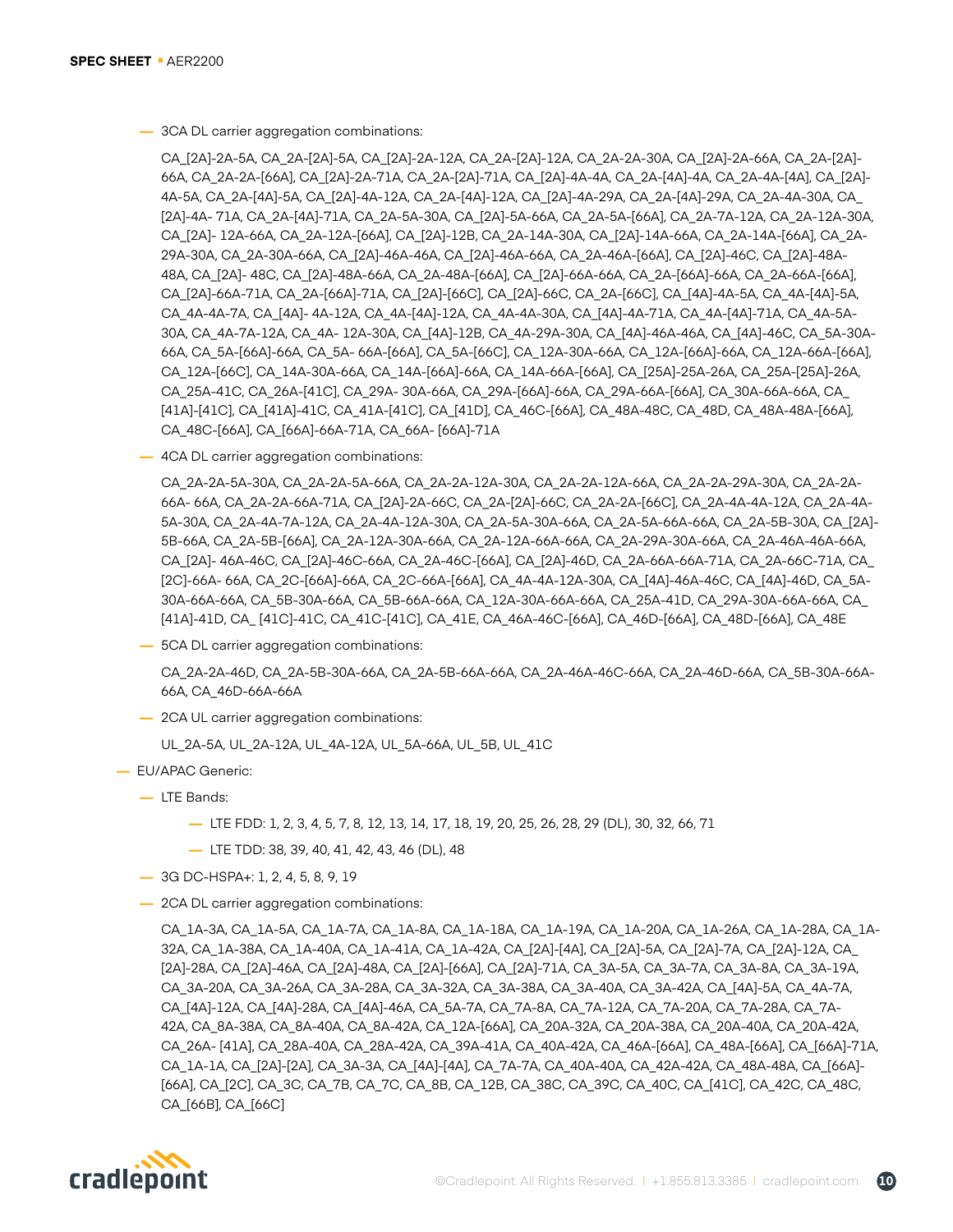**—** 3CA DL carrier aggregation combinations:

CA\_1A-1A-3A, CA\_1A-3A-3A, CA\_1A-3A-7A, CA\_1A-3A-8A, CA\_1A-3A-19A, CA\_1A-3A-20A, CA\_1A-3A-28A, CA\_1A-3A-32A, CA\_1A-3A-38A, CA\_1A-3A-40A, CA\_1A-3A-41A, CA\_1A-3A-42A, CA\_1A-3C, CA\_1A-7A-7A, CA\_1A-7A-8A, CA\_1A-7A-20A, CA\_1A-7A-28A, CA\_1A-7A-42A, CA\_1A-7C, CA\_1A-8A-40A, CA\_1A-20A-32A, CA\_1A-20A-42A, CA\_1A-28A-42A, CA\_1A-40C, CA\_1A-41C, CA\_1A-42C, CA\_1A-46C, CA\_1C-3A, CA\_[2A]-2A-12A, CA\_2A-[2A]-12A, CA\_[2A]-2A-66A, CA\_2A-[2A]-66A, CA\_2A-2A-[66A], CA\_[2A]-2A-71A, CA\_2A-[2A]-71A, CA\_[2A]-4A-4A, CA\_2A-[4A]- 4AC, CA\_2A-4A-[4A], CA\_[2A]-4A-5A, CA\_2A-[4A]-5A, CA\_[2A]-4A-12A, CA\_2A-[4A]-12A, CA\_[2A]-4A-29A, CA\_2A- [4A]-29A, CA\_[2A]-4A-71A, CA\_2A-[4A]-71A, CA\_2A-7A-12A, CA\_[2A]-12A-66A, CA\_2A-12A-[66A], CA\_[2A]-12B, CA\_[2A]-46A-46A, CA\_[2A]-46A-66A, CA\_2A-46A-[66A], CA\_[2A]-46C, CA\_[2A]-48A-48A, CA\_[2A]-48C, CA\_[2A]- 48A- 66A, CA\_2A-48A-[66A], CA\_[2A]-66A-66A, CA\_2A-[66A]-66A, CA\_2A-66A-[66A], CA\_[2A]-66A-71A, CA\_2A- [66A]-71A, CA\_[2A]-[66C], CA\_[2A]-66C, CA\_2A-[66C], CA\_3A-3A-7A, CA\_3A-3A-8A, CA\_3A-3A-20A, CA\_3A-3A-28A, CA\_3C-5A, CA\_3A-7A-7A, CA\_3A-7A-8A, CA\_3A-7A-20A, CA\_3A-7A-28A, CA\_3A-7A-42A, CA\_3A-7B, CA\_3A-7C, CA\_3C-7A, CA\_3A-8A-38A, CA\_3A-8A-40A, CA\_3C-8A, CA\_3A-20A-32A, CA\_3A-20A-42A, CA\_3A-28A-40A, CA\_3A-28A-42A, CA\_3C-20A, CA\_3C-28A, CA\_3A-40A-40A, CA\_3A-40C, CA\_3A-42A-42A, CA\_3A-42C, CA\_3A-46C, CA\_3C-32A, CA\_3C-38A, CA\_3C-40A, CA\_4A-4A-7A, CA\_[4A]-4A-12A, CA\_4A-[4A]-12A, CA\_[4A]-4A-71A, CA\_4A-[4A]- 71A, CA\_4A- 7A-12A, CA\_[4A]-12B, CA\_[4A]-46A-46A, CA\_[4A]-46C, CA\_7A-7A-8A, CA\_7A-20A-42A, CA\_7C-20A, CA\_7B-28A, CA\_7C-28A, CA\_7A-46C, CA\_8A-40C, CA\_8A-42C, CA\_12A-[66A]-66A, CA\_12A-66A-[66A], CA\_12A- [66C], CA\_19A- 42C, CA\_20A-38C, CA\_28A-40C, CA\_28A-42C, CA\_40A-40C, CA\_40D, CA\_40A-42C, CA\_40C-42A, CA\_42A-42C, CA\_42D, CA\_46C-[66A], CA\_48A-48C,CA\_48D, CA\_48A-48A-[66A], CA\_48C-[66A], CA\_[66A]-66A-71A, CA\_66A-[66A]- 71A

**—** 4CA DL carrier aggregation combinations:

```
CA_1A-1A-3A-28A, CA_1A-3A-3A-28A, CA_1A-3A-7A-7A, CA_1A-3A-7C, CA_1A-3A-7A-8A, CA_1A-3A-7A-
20A, CA_1A- 3A-7A-28A, CA_1A-3A-8A-40A, CA_1A-3A-3A-8A, CA_1A-3A-40C, CA_1A-3A-42C, CA_1A-3C-5A, 
CA_1A-3C-7A, CA_1A-3C-8A, CA_1A-3C-28A, CA_1A-7C-28A, CA_1A-42D, CA_1A-46D, CA_2A-2A-12A-66A, 
CA_2A-2A-66A-66A, CA_2A-2A-66A-71A, CA_[2A]-2A-66C, CA_2A-[2A]-66C, CA_2A-2A-[66C], CA_2A-4A-7A-12A, 
CA_2A-12A-66A-66A, CA_2A-46A-46A-66A, CA_[2A]-46A-46C, CA_[2A]-46C-66A, CA_2A-46C-[66A], CA_[2A]-46D, 
CA_[2C]-66A-66A, CA_2C-[66A]-66A, CA_2C-66A-[66A], CA_3A-3A-7A-7A, CA_3A-3A-7A-8A, CA_3A-3A-7A-20A, 
CA_3A-3A-7A-28A, CA_3A-5A-7A-7A, CA_3A-7A-7A-8A, CA_3A-7C-20A, CA_3A-7C-28A, CA_3A-28A-40C, CA_3A-
28A-42C, CA_3A-40D, CA_3A-46D, CA_3C-7A-20A, CA_3C-7A-28A, CA_3C-7C, CA_3C-40C, CA_[4A]-46A-46C, CA_
[4A]-46D, CA_7A-46D, CA_28A-40D, CA_28A-46D, CA_40C-40C, CA_40C-42C, CA_40E, CA_[41C]-42C, CA_42C-
42C, CA_42E, CA_46A-46C- [66A], CA_46D-[66A], CA_48D-[66A], CA_48E
```
**—** 5CA DL carrier aggregation combinations:

CA\_1A-3A-7C-28A, CA\_1A-3C-7C, CA\_1A-3C-40C, CA\_2A-46A-46C-66A, CA\_2A-46D-66A, CA\_3A-28A-40D, CA\_3C-7C-28A, CA\_3A-40E

**—** 2CA UL carrier aggregation combinations:

CA\_1A-7A, CA\_1A-8A, CA\_1A-28A, CA\_3A-7A, CA\_3A-8A, CA\_3A-20A, CA\_3A-28A, CA\_4A-7A, CA\_3C, CA\_7C, CA\_38C, CA\_39C, CA\_40C, CA\_41C,CA\_42C

- **—** Fallback: WCDMA/DC-HSPA+ (42/5.76 Mbps): Bands 1, 2, 4, 5, 8
- **—** Power: LTE 23 dBm ± 1, DC-HSPA+ 23 dBm ± 1
- **—** Antennas: SMA & RP-SMA male plugs, maximum torque not to exceed 4 in-lbs
- **—** GPS: Active GPS support
- **—** SMS: SMS support
- **—** Industry Standards & Certs: FCC (includes Part 96), IC, CE, PTCRB, GCF-CC, ESN, AT&T, FirstNet Ready, Verizon, RCM (Autstralia/New Zealand), Pending: ICASA (South Africa)

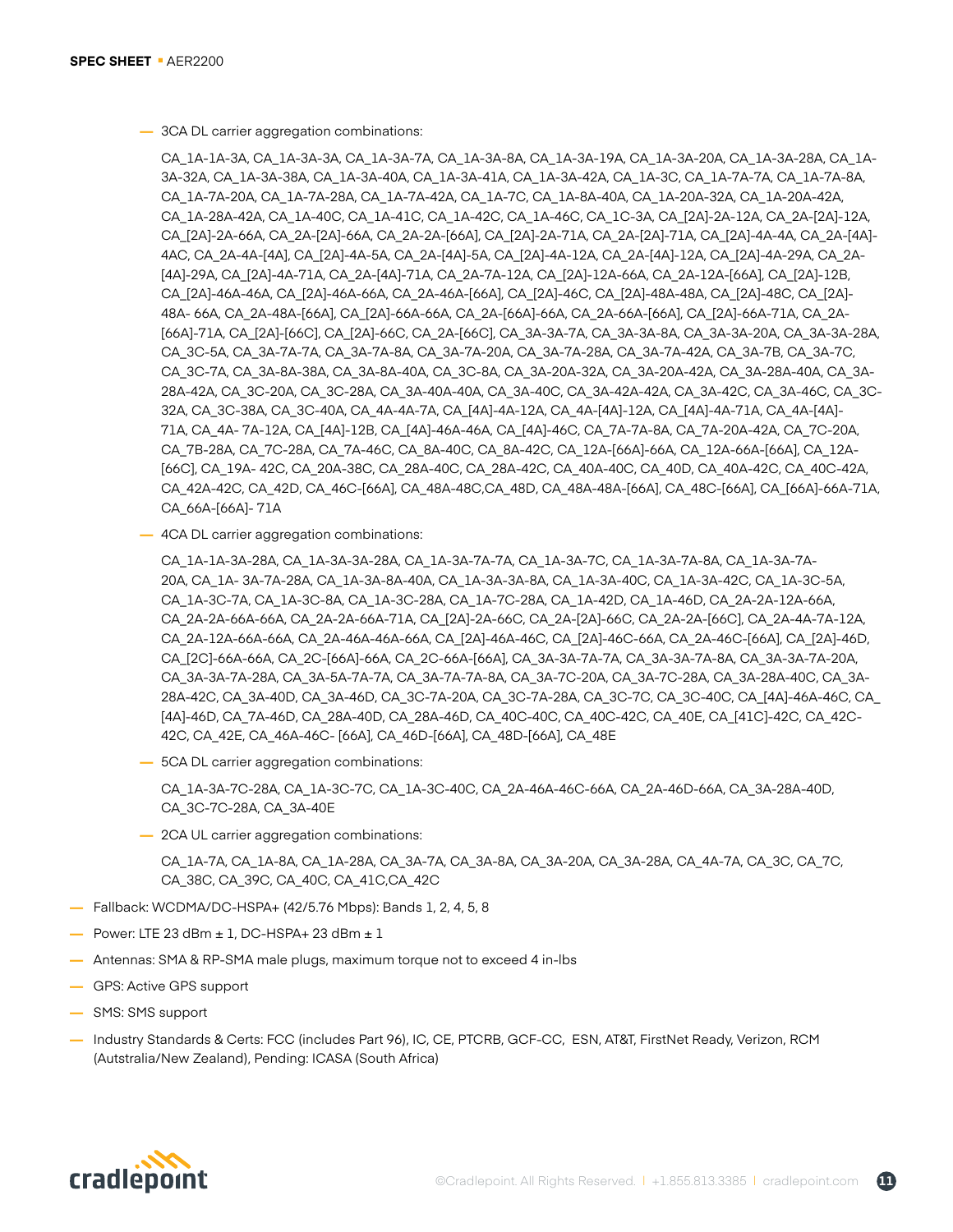#### **AER2200-1200M-NA**

AER2200-1200M models include an embedded LTE Advanced Pro 1.2 Gbps 4G LTE modem. The 1200M modem supports SIMbased, auto-carrier selection for FirstNet, AT&T, and Verizon. Simply insert the SIM and wait for the router to automatically detect the SIM and establish a connection.

- **—** Technology: Category 18 LTE Advanced Pro, DC-HSPA+
- **—** Downlink Rates: LTE 1.2 Gbps, DC-HSPA+ 42.2 Mbps\*
- **—** Uplink Rates: LTE 150 Mbps, DC-HSPA+ 5.76 Mbps\*
- **—** MIMO: 2x2 or 4x4 MIMO
- **—** 256 QAM support
- **—** Frequency Bands:
	- **—** LTE Bands:
		- **—** LTE FDD: 2, 4(66), 5, 12, 13, 14, 29, 30
		- **—** LTE TDD: 46,48
- **—** Carrier Aggregation: Up to 5CA. [ ] indicates 4x4 MIMO
	- **—** AT&T: 2,4,5,12,14,29,30,66,46; 3G 2, 5
		- **—** 2CA DL carrier aggregation combinations: CA\_[2A]-[2A], CA\_[2A]-[4A], CA\_2A-5A, CA\_2A-12A, CA\_2A-14A, CA\_2A29A, CA\_2A-30A, CA\_[2A]-46A, CA\_[2A]- [66A], CA\_2C, CA\_[4A]-[4A], CA\_4A-5A, CA\_4A-12A, CA\_4A-29A, CA\_4A-30A, CA\_[4A]-46A, CA\_5A30A , CA\_5A-66A, CA\_5B, CA\_12A-30A, CA\_12A-66A, CA\_12B, CA\_14A30A, CA\_14A-66A, CA\_29A-30A, CA\_29A-66A, CA\_30A-66A, CA\_[66A][66A], CA\_66B, CA\_66C
		- **—** 3CA DL carrier aggregation combinations: CA\_2A-2A-5A, CA\_[2A]-2A-12A, CA\_2A-2A-14A, CA\_2A-2A-30A, CA\_2A2A-66A, CA\_[2A]-4A-4A, CA\_2A-[4A]-[4A], CA\_[2A]-4A-5A, CA\_2A-[4A]-5A, CA\_[2A]-4A-12A, CA\_2A-[4A]-12A, CA\_2A-4A-30A, CA\_2A-5A-30A, CA\_[2A]-5A-66A, CA\_2A-5A-[66A], CA\_2A-12A-30A, CA\_[2A]-12A-66A, CA\_2A-12A-[66A], CA\_2A-14A-30A, CA\_2A-14A-66A, CA\_2A-29A-30A, CA\_2A-30A-66A, CA\_2A-46C, CA\_2A-66A-66A, CA\_[4A]-4A-5A, CA\_[4A]4A-12A, CA\_4A-4A-30A, CA\_4A-5A-30A, CA\_4A-12A-30A, CA\_4A-12B, CA\_4A-29A-30A, CA\_5A-30A-66A, CA\_5A-66A-66A, CA\_5A-66C, CA\_12A30A-66A, CA\_12A-[66A]-66A, CA\_14A-30A-66A, CA\_14A-66A-66A, CA\_29A-30A-66A, CA\_29A-66A-66A, CA\_30A-66A-66A
		- **—** 4CA DL carrier aggregation combinations:

CA\_2A-2A-5A-30A, CA\_2A-2A-5A-66A, CA\_2A-2A-12A-30A, CA\_2A-2A12A-66A, CA\_2A-2A-14A-66A, CA\_2A-2A-29A-30A, CA\_2A-2A-66A-66A, CA\_2A-4A-4A-12A, CA\_2A-4A-5A-30A, CA\_2A-4A-12A-30A, CA\_2A-5A30A-66A, CA\_2A-5A-66A-66A, CA\_2A-5B-30A, CA\_2A-5B-66A, CA\_2A12A-30A-66A, CA\_2A-12A-66A-66A, CA\_2A-14A-30A-66A, CA\_2A-14A66A-66A, CA\_2A-29A-30A-66A, CA\_[2A]-46D, CA\_[4A]-46D, CA\_4A-4A12A-30A, CA\_5A-30A-66A-66A, CA\_5B-30A-66A, CA\_5B-66A-66A, CA\_12A-30A-66A-66A, , CA\_14A-30A-66A-66A, CA\_29A-30A-66A-66A, CA\_46D-[66A]

- **—** 5CA DL carrier aggregation combinations: CA\_2A-2A-46D, CA\_2A-5B-30A-66A, CA\_2A-5B-66A-66A, CA\_2A-46D66A, CA\_5B-30A-66A-66A, CA\_46D-66A-66A
- **—** 2CA UL carrier aggregation combinations: CA\_2A-12A, CA\_2A-5A, CA\_4A-12A, CA\_5A-66A, CA\_5B, CA\_12A-66A
- **—** Verizon: 2, 4, 5, 13, 66, 48; 3G (roaming): 1, 2, 4, 5, 8
	- **—** 2CA DL carrier aggregation combinations:

CA\_[2A]-[2A], CA\_[2A]-[4A], CA\_[2A]-5A, CA\_[2A]-13A, CA\_[2A]-[66A], CA\_[4A]-[4A], CA\_[4A]-5A, CA\_[4A]-13A, CA\_5A-[66A], CA\_5B, CA\_13A[66A], CA\_[66A]-[66A], CA\_[66B], CA\_[66C], CA\_[2A]-48A, CA\_13A-48A, CA\_48A-[66A]

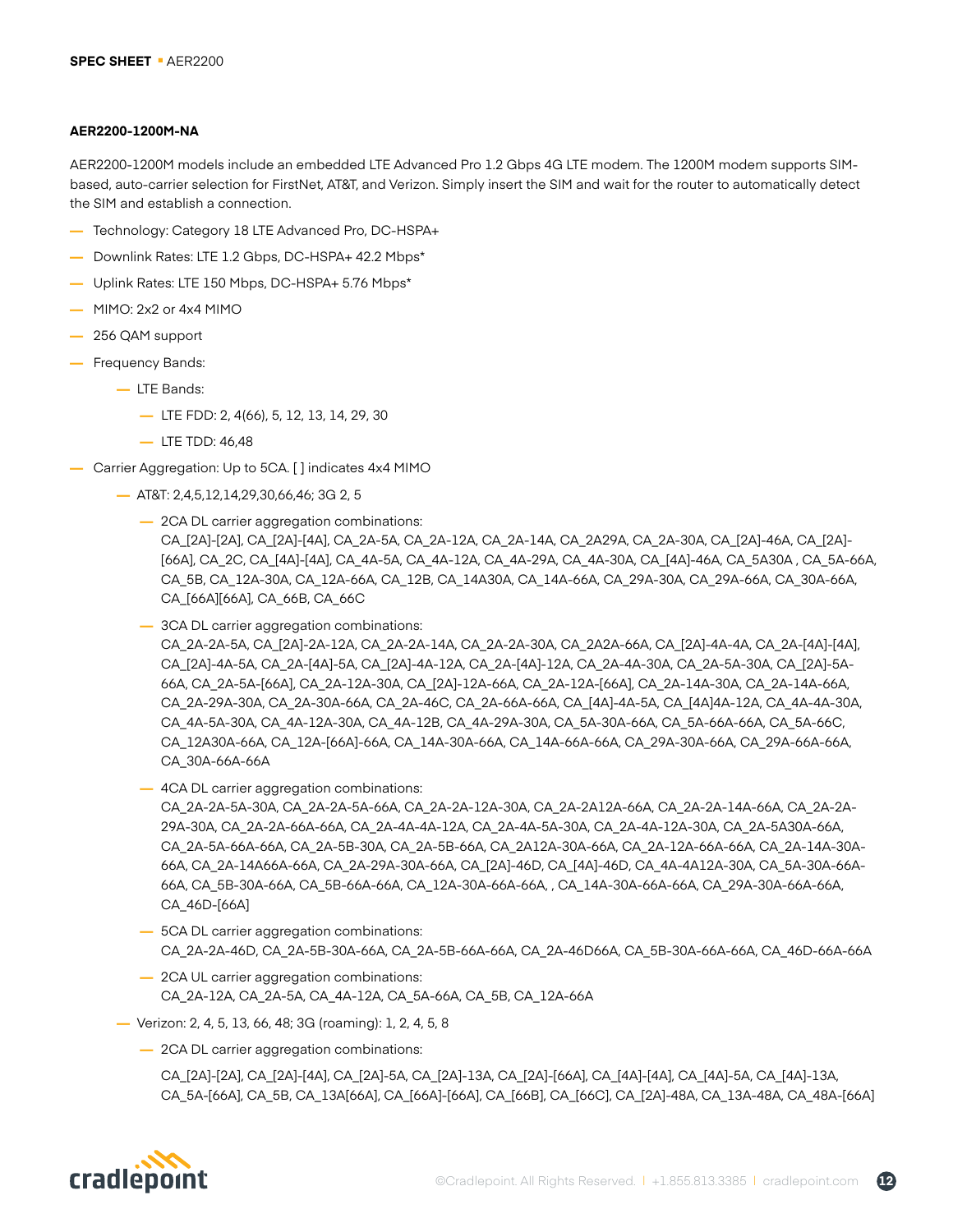**—** 3CA DL carrier aggregation combinations:

CA\_[2A]-2A-5A, CA\_[2A]-2A-13A, CA\_[2A]-2A-66A, CA\_2A-2A-[66A], CA\_[2A]-4A-5A, CA\_2A-[4A]-5A, CA\_[2A]-4A-13A, CA\_2A-[4A]-13A, CA\_[2A]-5A-66A, CA\_2A-5A-[66A], CA\_[2A]-13A-66A, CA\_2A-13A-[66A], CA\_[2A]-66A-66A, CA\_2A-[66A]-66A, CA\_[2A]-[66B], CA\_[2A]-[66C], CA\_[4A]-4A-5A, CA\_[4A]-4A-13A, CA\_5A-[66A]-66A, CA\_5A- [66B], CA\_5A[66C], CA\_13A-[66A]-66A, CA\_13A-[66B], CA\_13A-[66C], CA\_[66A]-[66C], CA\_[66D], CA\_[2A]-48A-48A, CA\_[2A]-48A-66A, CA\_2A-48A-[66A], CA\_[2A]-48C, CA\_13A-48A-48A, CA\_13A-48A-[66A], CA\_13A-48C, CA\_48A-48A-[66A], CA\_48A-[66A]66A, CA\_48A-[66B], CA\_48C-[66A]

**—** 4CA DL carrier aggregation combinations:

CA\_2A-48A-48A-66A, CA\_[2A]-48D, CA\_13A-48A-48A-66A, CA\_13A-48A-48C, CA\_13A-48C-[66A], CA\_13A-48D, CA\_48A-48A-66A-66A, CA\_48A-48A-[66B], CA\_48A-48A-[66C], CA\_48A-48C-[66A], CA\_48D-[66A]

**—** 5CA DL carrier aggregation combinations:

CA\_2A-48E, CA\_13A-48A-48C-66A, CA\_13A-48C-48C, CA\_13A-48D-66A, CA\_13A-48E, CA\_48A-48C-66B, CA\_48A-48C-66C, CA\_48C-48C-66A,CA\_48E-66A

- **—** Fallback: WCDMA/DC-HSPA+ (42/5.76 Mbps): Bands 1, 2, 4, 5(19), 8
- **—** Power: LTE 23 dBm ± 1, DC-HSPA+ 23 dBm ± 1
- **—** Antennas: SMA & RP-SMA male plugs, maximum torque not to exceed 4 in-lbs
- **—** GPS: Active GPS support
- **—** SMS: SMS support
- **—** Industry Standards & Certs: FCC, IC, PTCRB, AT&T, FirstNet, Verizon

#### **AER2200-600M-NA, -EU, -AP**

AER2200-600M models include an embedded LTE Advanced 600 Mbps 4G LTE modem. The 600M modems support worldwide, SIM-based, Auto-carrier selection. Simply insert the SIM and wait for the router to automatically detect the SIM and establish a connection.

The LTE bands certified for each carrier are listed below.

- **—** Technology: LTE Advanced, DC-HSPA+
- **—** Downlink Rates: LTE 600 Mbps\*, DC-HSPA+ 42.2 Mbps\*
- **—** Uplink Rates: LTE 75 Mbps, DC-HSPA+ 5.76 Mbps\*
- **—** Frequency Bands:
	- **—** LTE Bands
		- **—** LTE FDD: 1–5, 7–8, 12–13, 17, 20, 25–26, 28–30, 66
		- **—** LTE TDD: 38, 40–41
	- **—** HSPA+: 1–2, 4–5, 8
	- **—** LTE 2DL Carrier Aggregation Combinations:

B2+B2, B2+B4, B2+B5, B2+B12, B2+B13, B2+B17, B2+B29, B2+B30, B4+B4, B4+B5, B4+B7, B4+B12, B4+B13, B4+B17, B4+B29, B4+B30, B5+B30, B12+B12, B12+B30, B25+B25, B25+B26, B25+B41, B26+B41, B29+B30, B41+B41, B1+B20, B3+B3, B3+B7, B3+B20, B3+B38, B7+B7, B7+B8, B7+B20, B38+B38, B1+B3, B1+B7, B1+B28, B3+B8, B3+B28, B5+B7, B5+B40, B7+B8, B7+B20

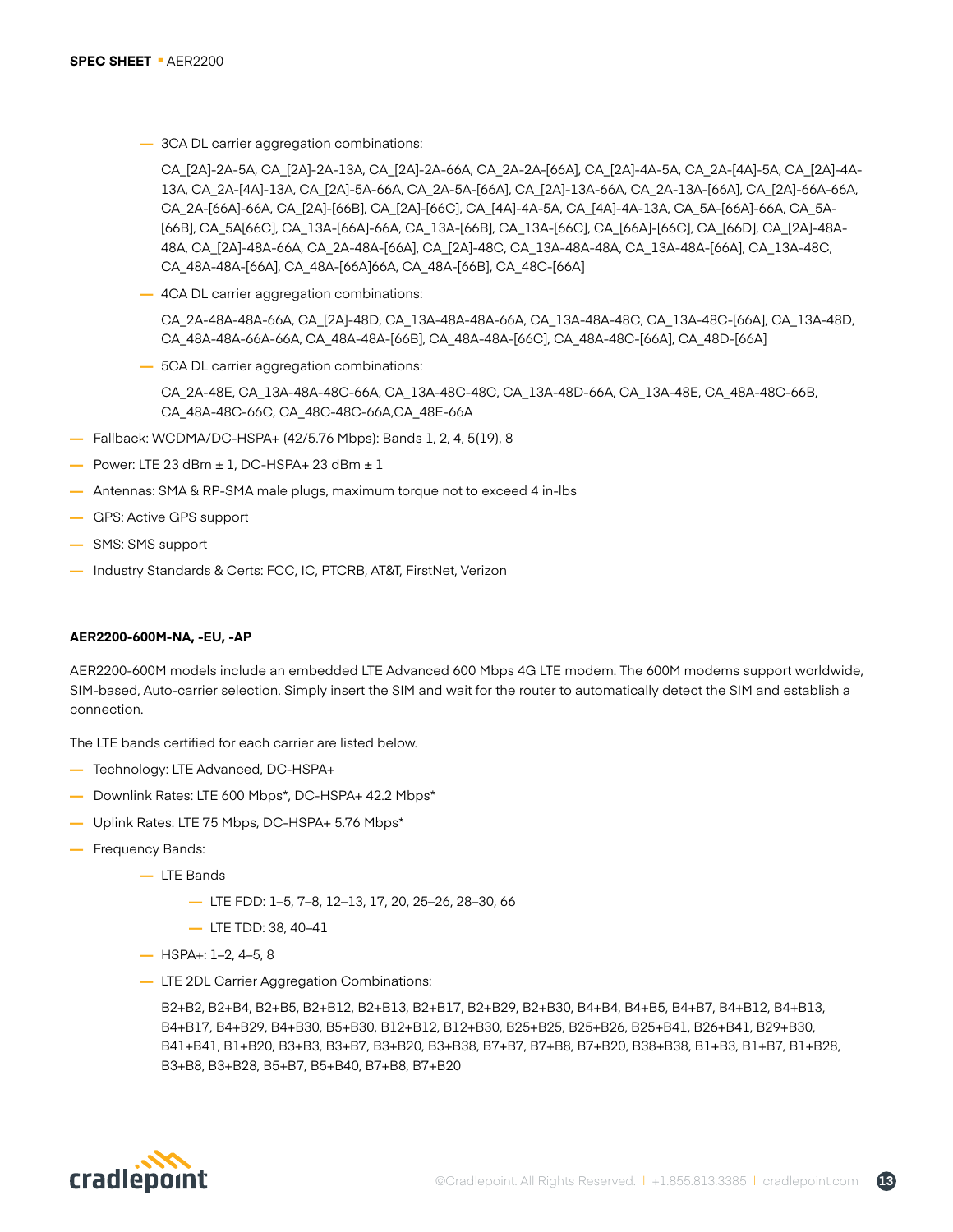**—** LTE 3DL Carrier Aggregation Combinations:

B2+B2+B12/17, B2+B2+B13, B2+B2+B4, B2+B4+B5, B2+B4+B12, B2+B4+B13, B2+B4+B29,B2+B5+B30, B2+B12+B12, B2+B12+B30, B2+B29+B30, B4+B4+B5, B4+B4+B7, B4+B4+B12, B4+B4+B13, B4+B5+B30, B4+B12+B12, B4+B12+B30, B4+B29+B30, B25+B26+B41, B25+B41+B41, B26+B41+B41, B41+B41+B41, B1+B3+B20, B1+B7+B20, B3+B3+B7, B3+B3+B20, B3+B7+B20, B3+B7+B7, B3+B20+B38, B3+B38+B38, B3+B3+B5, B3+B3+B8, B3+B7+B7, B3+B7+B28, B7+B7+B28, B28+B40+B40, B40+B40+B40

- **—** Fallback: WCDMA/DC-HSPA+ (42/5.76 Mbps): Bands 1, 2, 4, 5, 8
- **—** Power: LTE: 23 dBm ±1; DC-HSPA+: 23 dBm ±1
- **—** Antennas: SMA & RP-SMA male plugs, maximum torque not to exceed 4 in-lbs
- **—** GPS: Active GPS support
- **—** SMS: SMS support
- **—** Industry Standards & Certs: CE, FCC, GCF-CC, IC, PTCRB, AT&T, Sprint, Verizon, Verizon NEMO/DMNR for Primary Wireless Access, RCM (Autstrailia/New Zealand), ICASA (South Africa)
- \* Theoretical

\*\* To be enabled with a future modem software update.

# **Accessories**

The following are optional, compatible accessories to enhance the functionality of the AER2200 branch router.

- **—** Second modular 4G LTE modem (refer to the [Cradlepoint MC400 Modular Modem](https://cradlepoint.com/products/accessories/mc400) webpage for more information):
	- **—** MC400-1200M-B
	- **—** MC400-1200M
	- **—** MC400LP6 (North America or EU)
	- **—** MC400LP5 (Asia Pacific or Saudi Arabia)
	- **—** MC400LP4 (AT&T, Verizon, T-Mobile and Canada)
	- **—** MC400LPE-VZ (Verizon)
	- **—** MC400LPE-AT (AT&T)
	- **—** MC400LPE-SP (Sprint)
	- **—** MC400LPE-GN (generic for use on T-Mobile in the U.S. and Rogers, Bell, & TELUS in Canada)
	- **—** MC400LP3-EU (Europe)
- **—** Black, Universal 600MHz-6GHz 3G/4G/LTE 2dBi/3dBi 6" antenna with SMA connector (1x) (Part # 170760-000)
- **—** AER2200 high-power supply for up to 4 ports of PoE+ .at (30W) power (120W PoE budget) (Part # 170751-000)
- **—** AER2200, 54V 2.22A (60W PoE budget) power supply (C14 line cord not included) (Part # 170671-000)
- **—** 2.4/5 GHz Dual-band Dual-concurrent WiFi Antenna (Part # 170628-000)

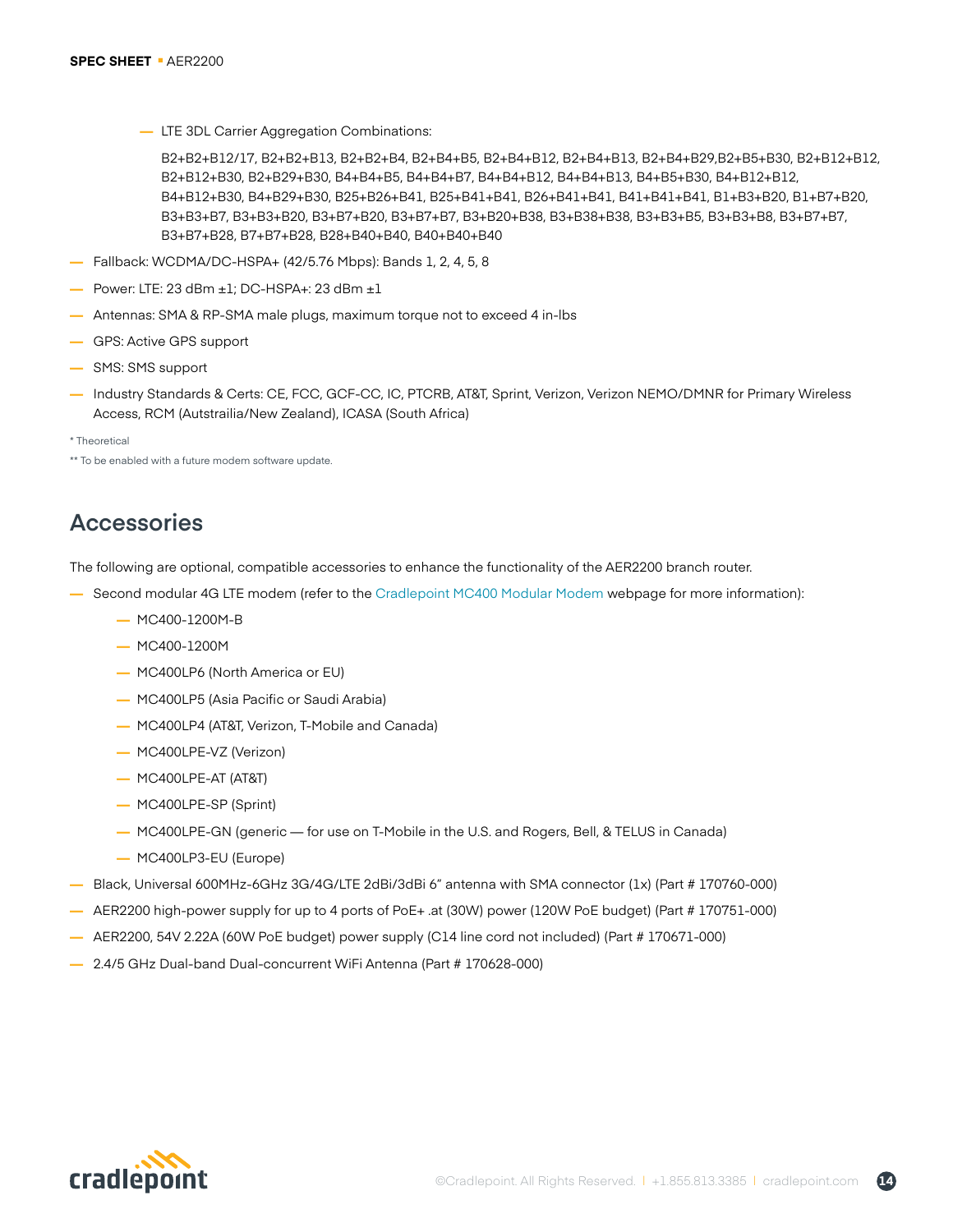# **Support & Warranty**

The AER2200 is only sold as a component of NetCloud Branch Packages.

- **—** NetCloud Packages include support for the full subscription term.
- **—** All Cradlepoint hardware products are covered by a limited lifetime warranty for as long as they have a subscription license to an active NetCloud Service Plan.

All specifications subject to change without notice.

FirstNet and FirstNet Ready are registered trademarks and service marks of the First Responder Network Authority, an independent authority within the U.S. Department of Commerce.

# **Hardware**

## Top & Side View





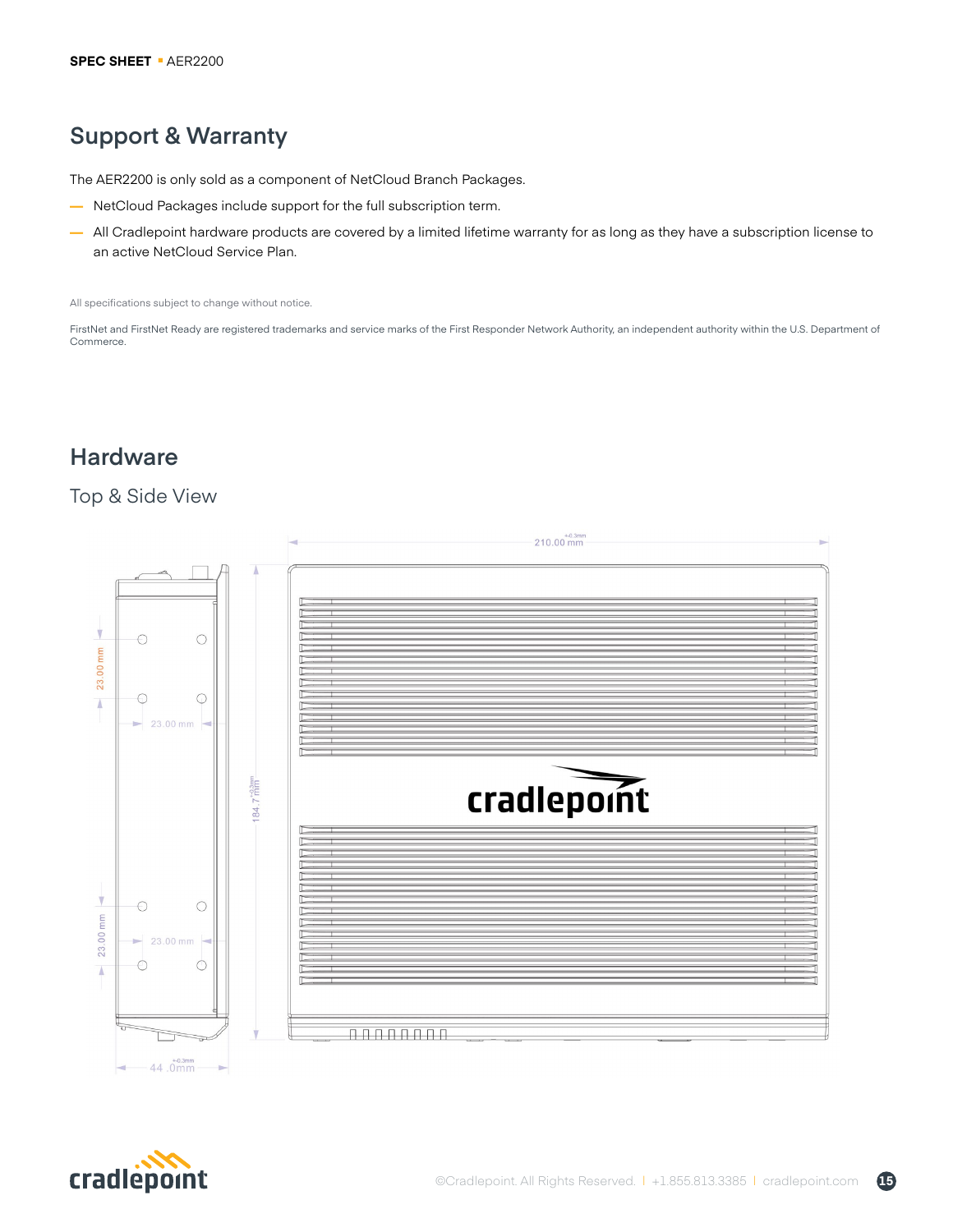## Back



## Front

*AER2200-1200M-B shown*